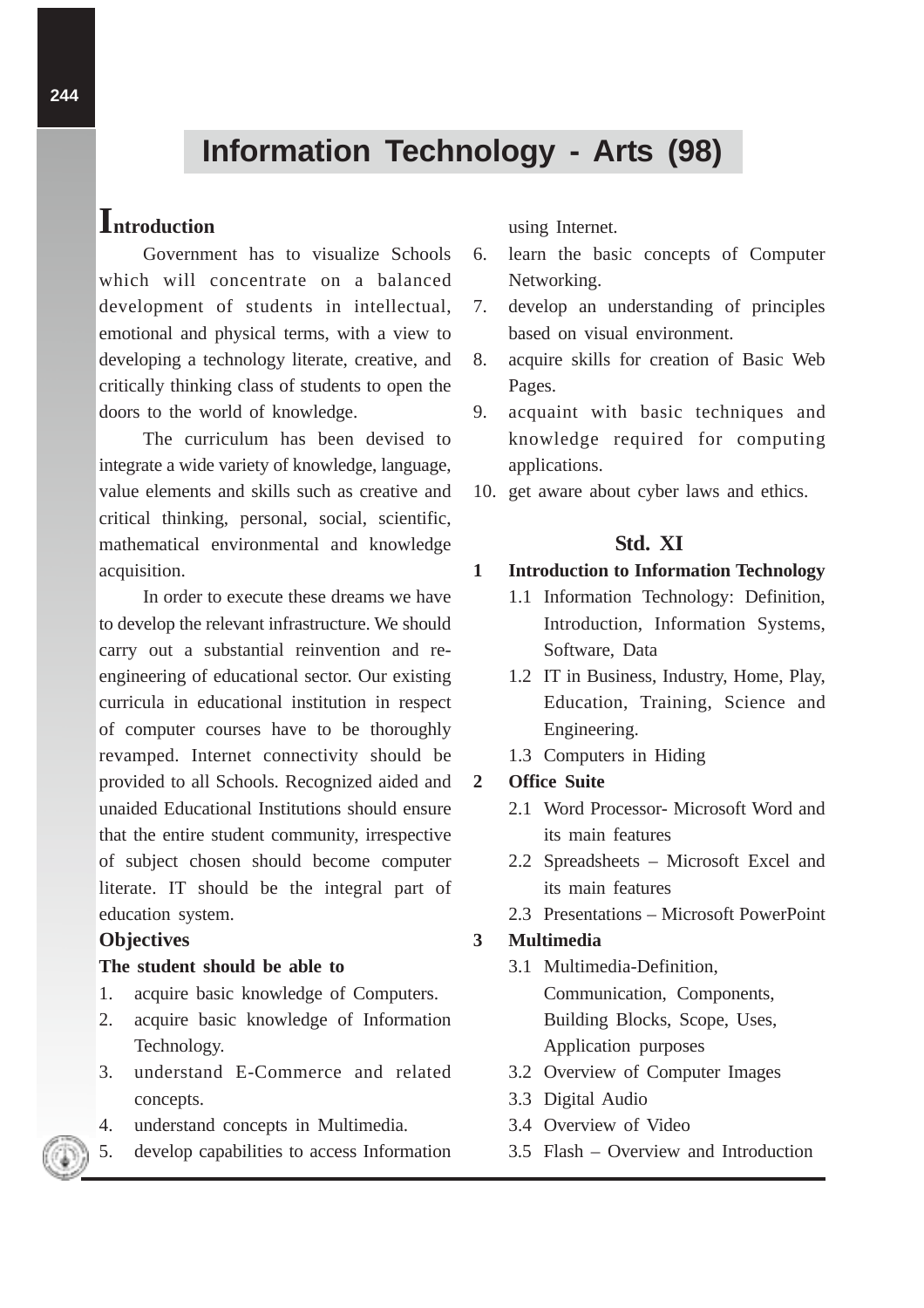- 3.6 Multimedia Design and Future **Directions**
- **4 Web Browsers, E-mail Clients and Messenger Utilities**
	- 4.1 Overview, Working of the Internet and WWW
	- 4.2 Role of Web Servers, Clients
	- 4.3 Web Browsers and their use, Popular Web Browsers
	- 4.4 E-Mail Servers and Protocols
	- 4.5 E-mail Clients and Web Based Mail Access using Browser
	- 4.6 Messenger Services and Clients
	- 4.7 FTP

## **5 File and Disk Utilities**

- 5.1 Concept of Files and directories
- 5.2 File Archival, compression and encryption
- 5.3 Disc Tools (Windows 7) Error-Checking and Defragmentation
- 5.4 Computer Security

## **6 GIF Animator**

- 6.1 GIF Animation, Image Count, Looping and Repeat Count
- 6.2 Colour palettes and Image dither methods
- 6.3 Image Parameters
- 6.4 Image Transparency

### **7 Vector Graphics using CorelDraw**

- 7.1 Introduction
- 7.2 Tools and menus
- 7.3 Basic drawing working with text-basic
- 7.4 Page Layout
- 7.5 Printing
- **8 HTML**
	- 8.1 Uses, Features, Properties and Limitations
	- 8.2 Tags and Attributes, Basic Tags, Paragraph and Heading Tags,

Comments

- 8.3 Ordered and Unordered Lists and Related Tags, Nested Lists
- 8.4 Anchor Tag and Hyperlinks in HTML
- 8.5 Division and Physical Style Tags, working with Fonts, font types, sizes and colours
- 8.6 Body background colour, text colour and hyperlink colours, Pre-formatting, Line Break and Horizontal Rules, Displaying special characters in **HTML**
- 8.7 Images in HTML, related tags and attributes, features of BMP, JPG and GIF Raster image formats
- 8.8 Tables in HTML and related tags
- 8.9 Marquee
- 8.10 Java Applets

#### **Std. XI - Practical List**

- 1. Identification of Computer Systems and understanding LAB setup.
- 2. Exercise on Windows, Start Menu and Accessories.
- 3. Creating Documents, page formatting, use of fonts and colour and printing using Word
- 4. Mail merge and envelope printing using Word
- 5. Study of Spreadsheet using Excel
- 6. Create simple Presentation and Slideshow using PowerPoint
- 7. Practical on simple Flash based animation
- 8. Study of a Web Browser for browsing different websites
- 9. Acquisition of e-mail ID on free webbased e-mail servers; sending and receiving emails with and without attachments.
- 10. Study and use of search engines and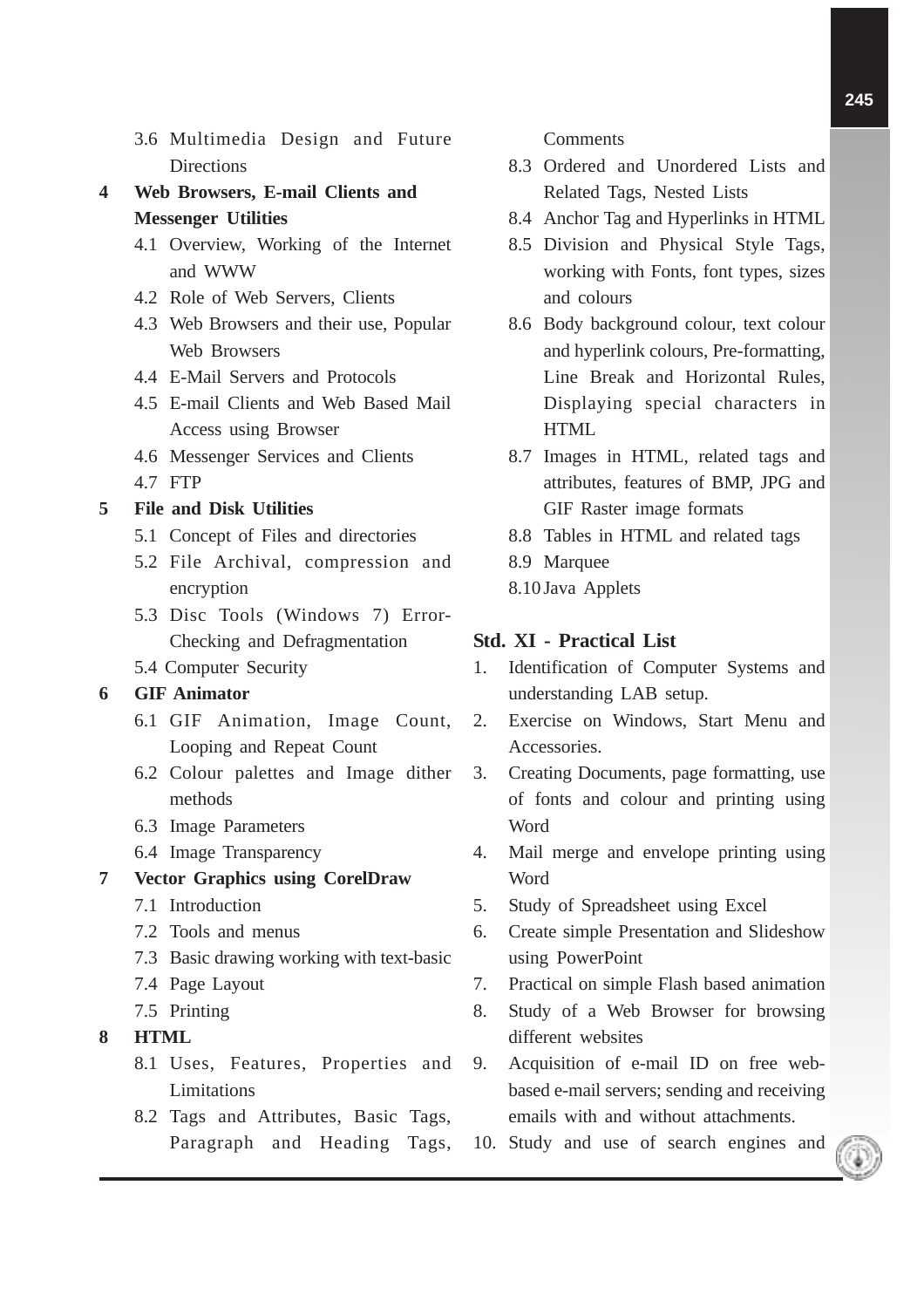messengers.

- 11. Downloading and saving Web page content and images as files.
- 12. Creation of Compressed File Archives ZIP and RAR
- 13. Study of Disk Management Tools
- 14. Create a simple web page using basic HTML tags.
- 15. Creation of WEB page containing graphics and table.
- 16. Use of Hyperlinks on web pages.
- 17. Simple animation using GIF Animator Package
- 18. Creation of simple graphics using toolbox and menus in CorelDraw package.
- 19. Creation of a magazine cover using CorelDraw including title, subtitles, lead and sub-article info, coloured text, shapes etc, volume number and cost.

#### **Std. XII**

#### **1 Web Publishing**

- 1.1 HTML Page Frames
- 1.2 Image Mapping
- 1.3 Forms and Form Objects
- 1.4 Inserting Sound and Video
- 1.5 Use of Unicode and Indian Language Fonts
- 1.6 Cross-Browser Testing
- 1.7 Introduction to CSS
- 1.8 Web Server

#### **2 Cyber Laws and Ethics**

- 2.1 Moral, Ethics, and Law
- 2.2 Ethics Culture and ethics for computer users, professionals and business
- 2.3 Information Service
- 2.4 Code and guidelines of ethics
- 2.5 Introduction to cyber laws and IT Act

of India 2000

- 2.6 Digital Signature, Electronic Records-Attribution, acknowledgement and dispatch
- 2.7 Ten Commandments of Computing
- 2.8 Security, Privacy and Control
- 2.9 Intellectual Property Rights

#### **3 E-Commerce**

- 3.1 Electronic Commerce-Scope, Definition
- 3.2 Trade Cycle
- 3.3 Electronic markets-Usage, Advantages and Disadvantages, Future
- 3.4 Electronic Data Interchange-Definition, Benefits
- 3.5 Internet Commerce, e-Commerce in Perspective
- 3.6 EDI Security

#### **4 Introduction to Networking**

- 4.1 Communication and Network Technologies
- 4.2 Internet, Network Communication and Protocols
- 4.3 Transmission Media Communication over Wires and Cables, Wireless Communication and Standards
- 4.4 Network Architecture Relationships and Features
- 4.5 Cable Topologies
- 4.6 Network Hardware

#### **5 DTP using Adobe InDesign**

- 5.1 Document Setup and working environment
- 5.2 Creating Frames, Moving Objects, Selection Techniques
- 5.3 Working with Text
- 5.4 Character Settings
- 5.5 Paragraph Settings